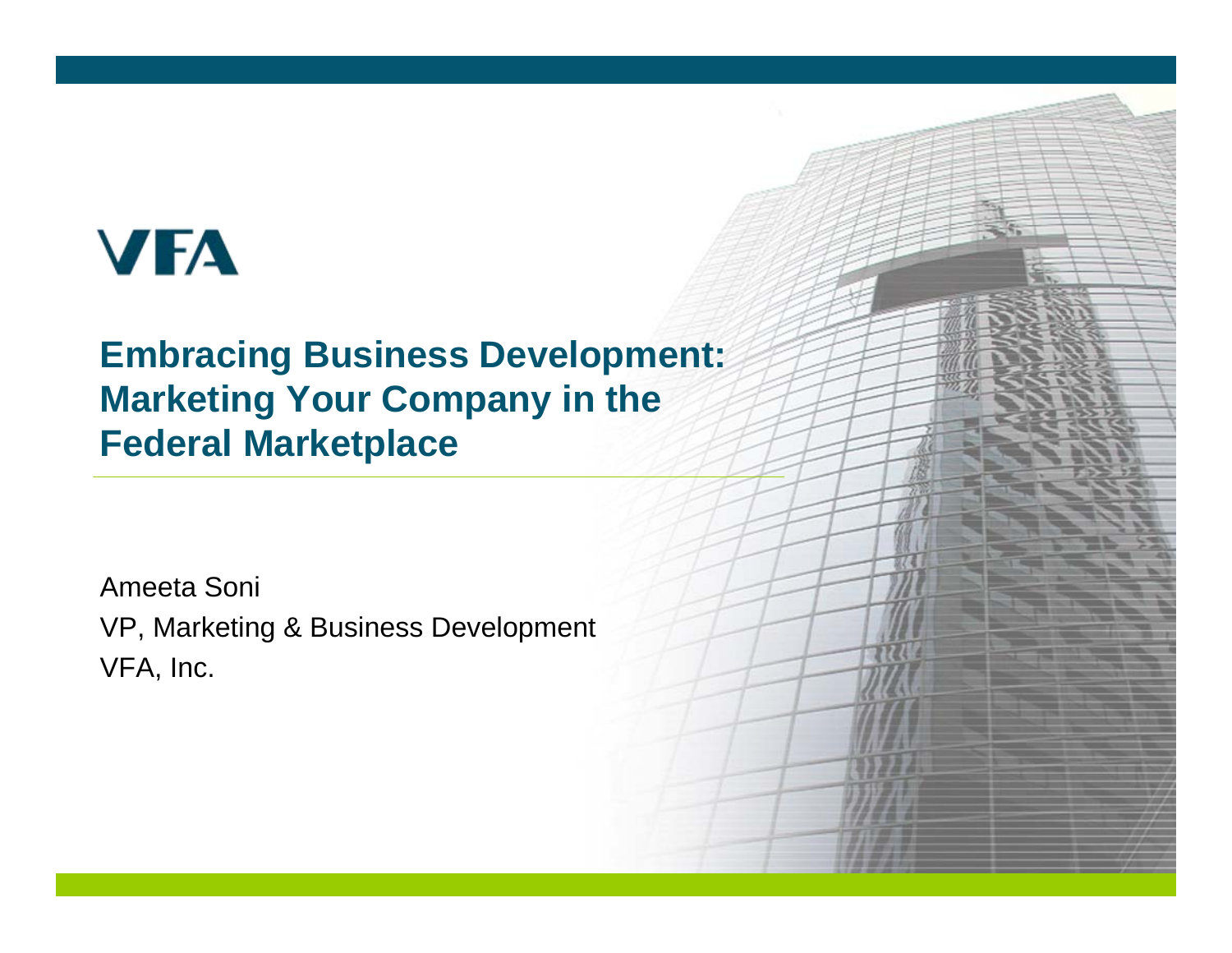### About VFA

- **Leading provider of software and services** for facilities capital planning and management
- $\blacksquare$  Enables clients to optimize investments in facilities and infrastructure
- $\blacksquare$  Almost 300 clients in education; federal, state and local government; healthcare and corporate markets



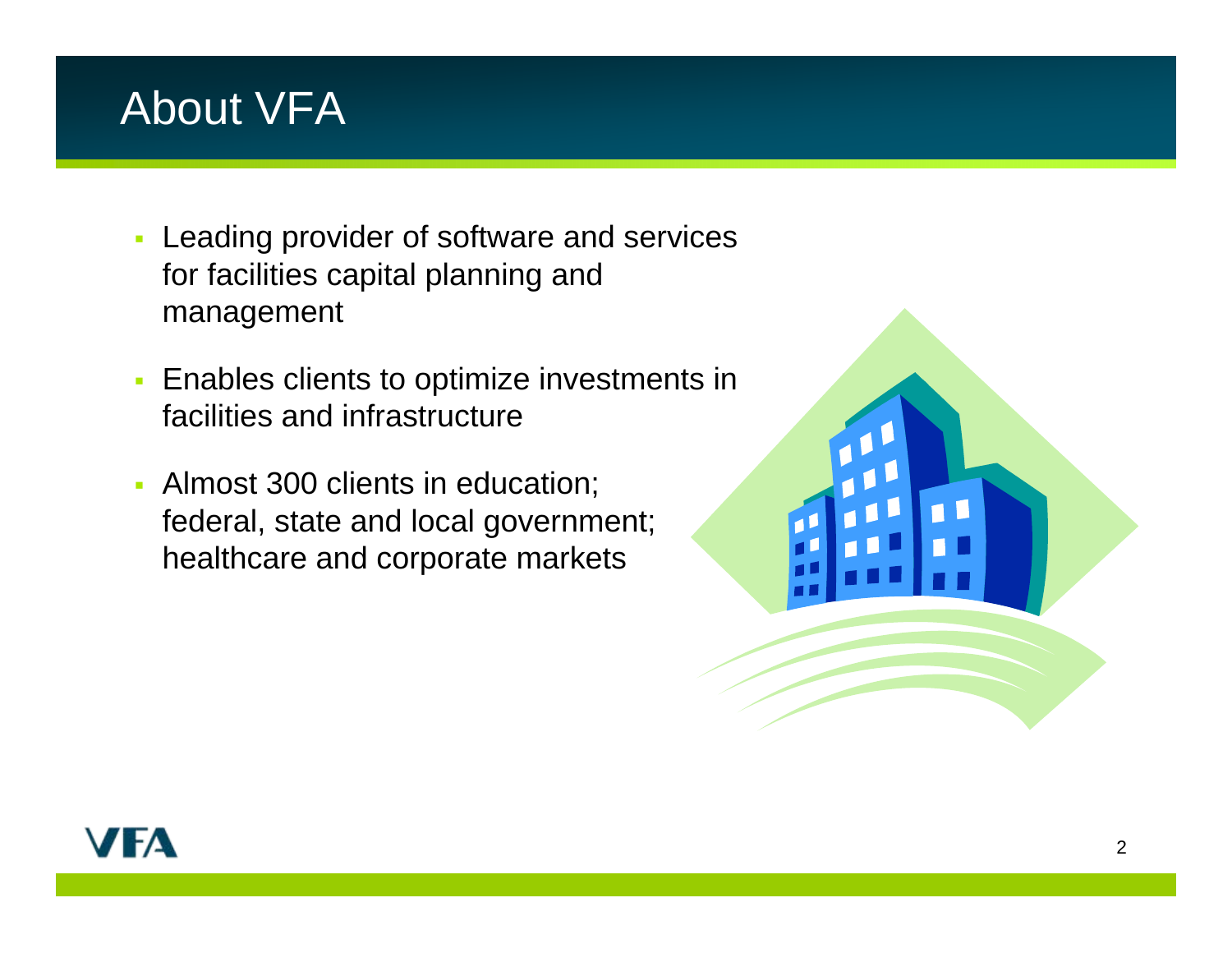### VFA Capital Planning & Management Solution

**Facility Facility AssessmentsAssessments** **Capital Planning Capital Planning Software** 

**+**

**+**

**Business Process Consulting Consulting**

- ш Facility condition
- П Systems lifecycl e
- П Functional adequacy
- ш Inventory collection
- П Facility security
- П Energy efficiency
- ш **Environmental**
- VFA.facility® for expert capital planning
- VFA.auditor<sup>™</sup> for guided facility evaluations
- AssetFusion™ for application integration
- $\mathbf{r}$ **-** Hosting & subscription service
- г Capital planning process
- г Capital project planning
- Decision support analysis
- г Database management
- Capital plan presentations

VFA has assessed over 100,000 properties.

VFA software manages over 2 billion square feet of facilities.

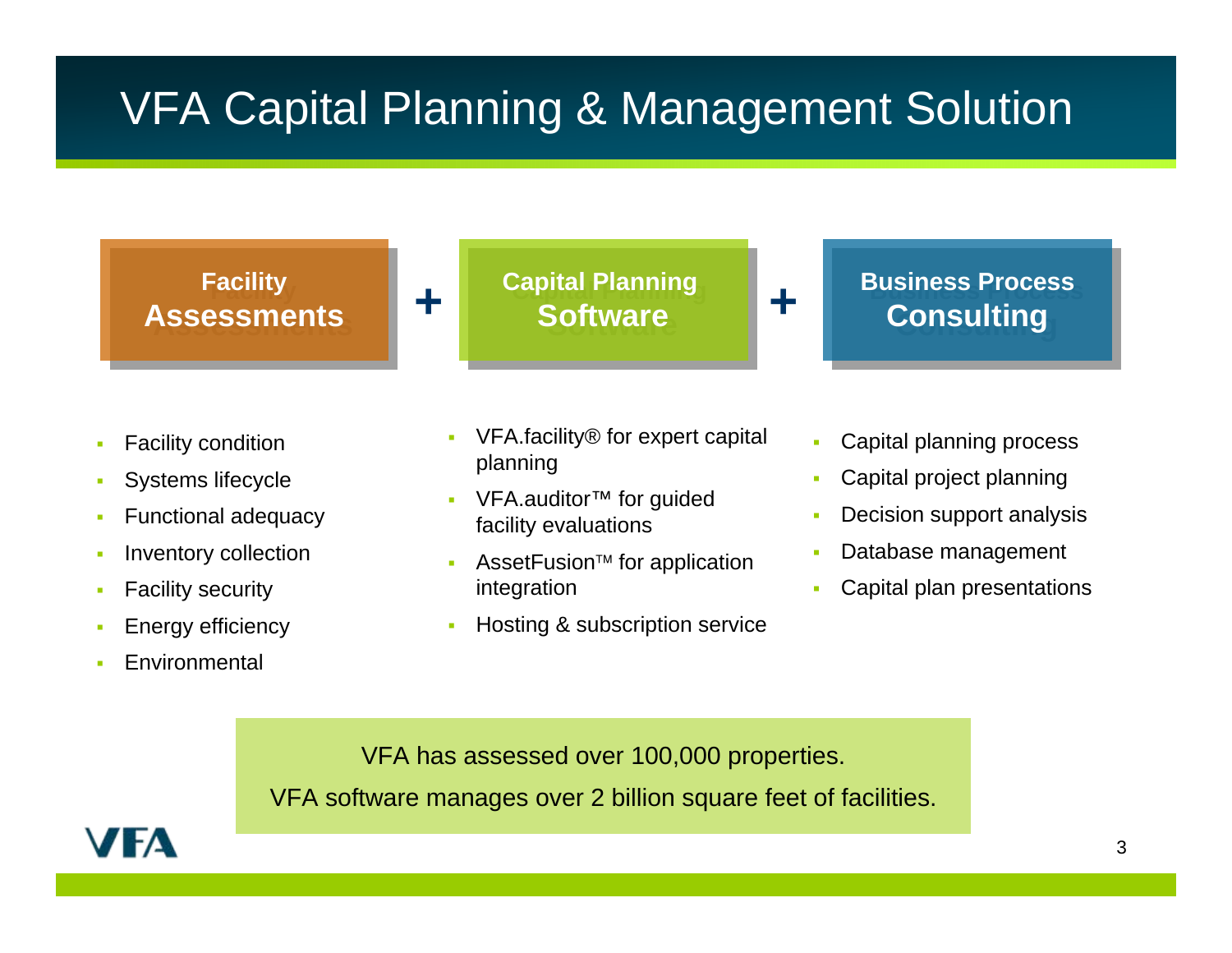### The VFA Story

- Spun off from engineering firm in 1998
- Ì. Initial focus on education market
- $\mathcal{L}_{\mathcal{A}}$ Federal market profile attractive
- Ì. GSA first client in federal market
- $\overline{\phantom{a}}$ GSA Schedule opened doors in other agencies
- $\mathcal{L}_{\mathcal{A}}$ Today over 15 federal agencies are clients

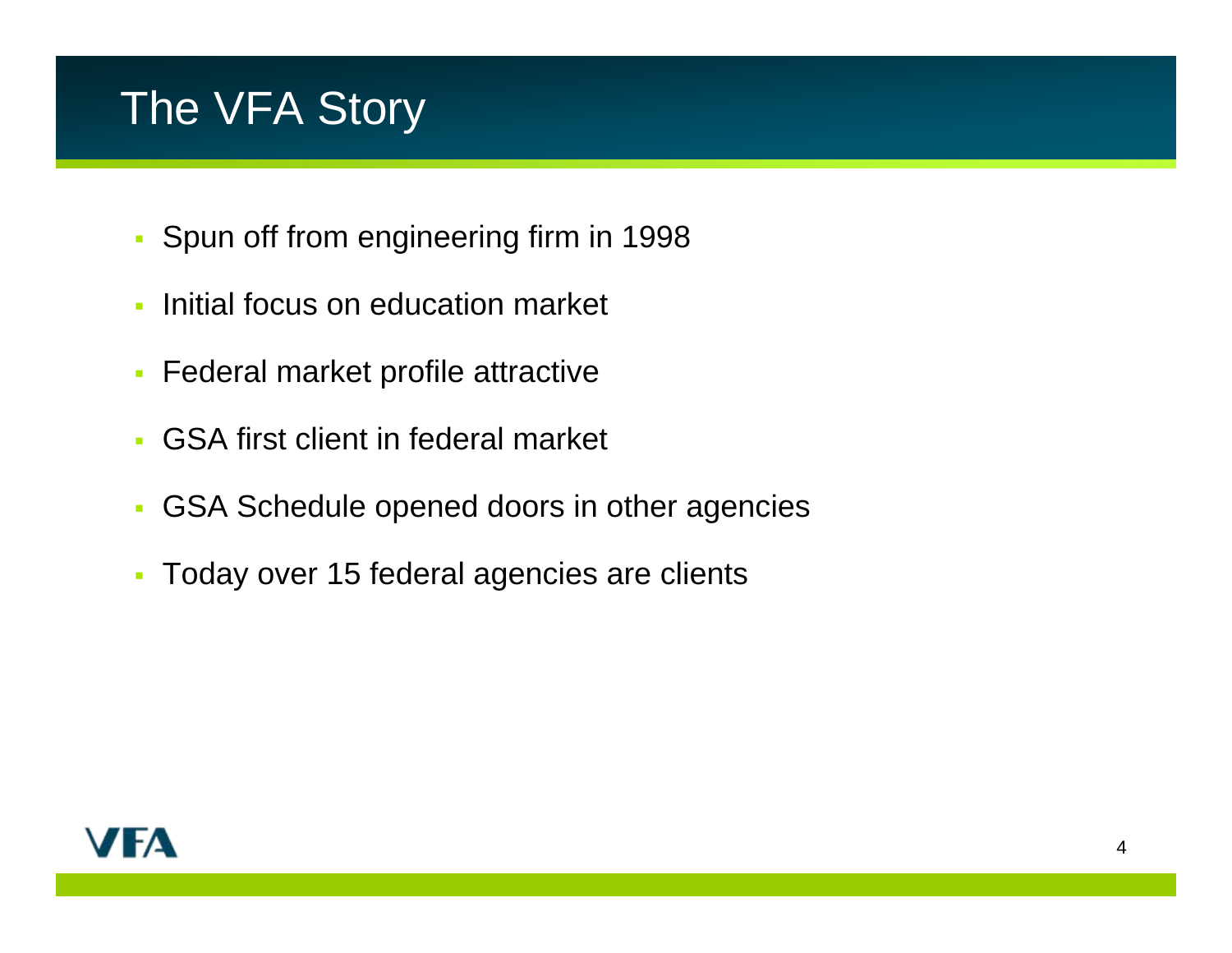### General Services Administration

**U.S. General Services Administration** 

#### **THE ORGANIZATION**

- Largest US public real estate organization
	- 342 million sq. feet across 11 regions
	- 8,000 buildings (owned and leased)

### **THE CHALLLENGE**

- Need to meet congressional and GAO requirements and budget expectations
- Out-of-date, inconsistent facilities data
- Need to prioritize projects on building maintenance and renewal list
- How to optimally distribute limited labor and financial resources

#### **SOLUTION**

- Deployed Web-based self assessment questionnaire
	- $\mathbf{r}$  Captured data on 182 million square feet of owned property in 2 months
- Provided a logical, prioritized assessment schedule/process
	- Г "Draining the swamp"
- Deployed VFA software for more granular look at a buildings condition and requirements

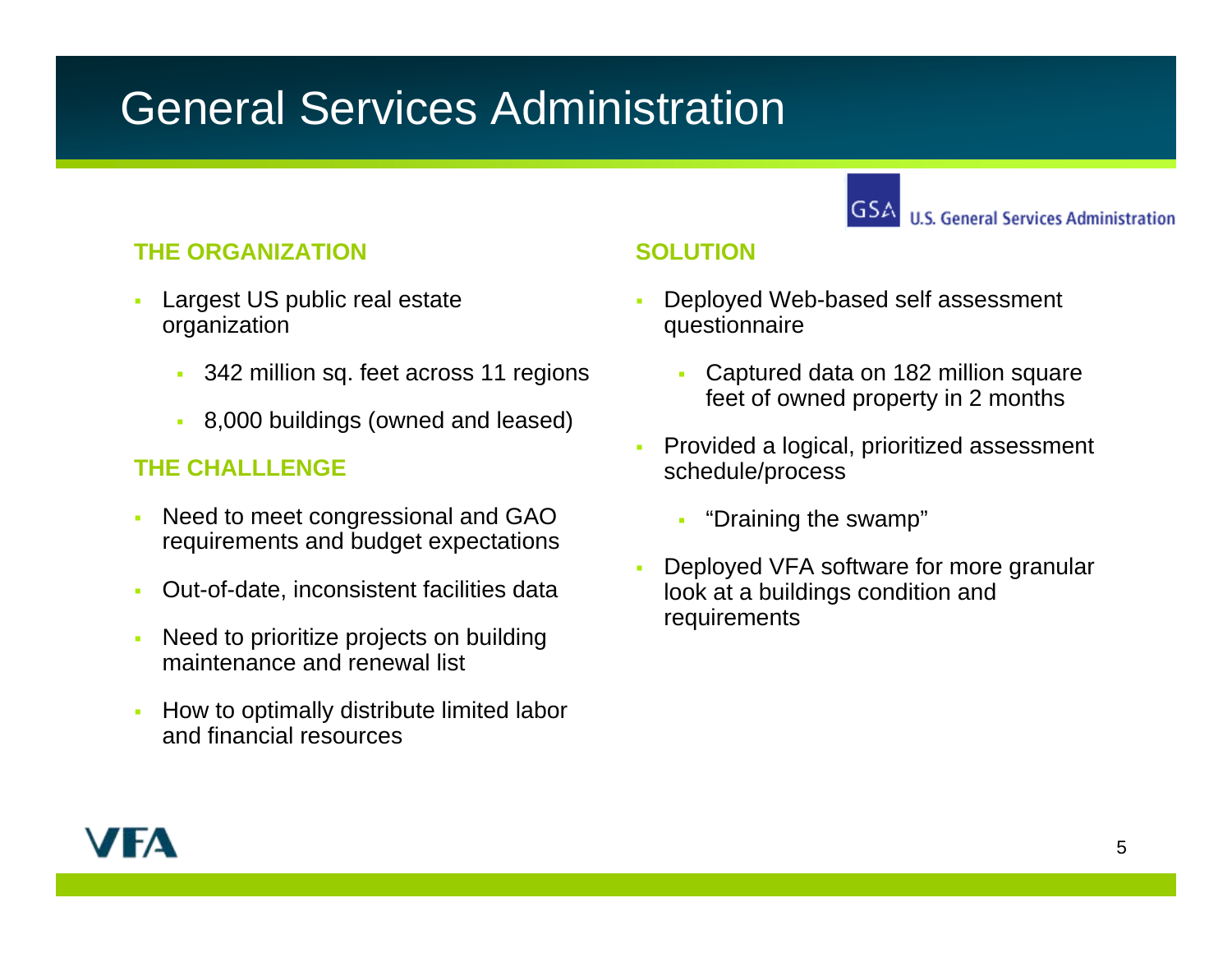### GSA Schedule

- ä, Dominant "contracting vehicle" for small businesses
- $\blacksquare$  Federal buyers prefer to lengthy public bid process
- $\overline{\mathcal{L}}$  Cuts down on expensive proposal generation & individual contracts
- Services and software
	- a, Information Technology (IT)
	- Management, Organizational & Business Improvement Services (MOBIS)
- IT products/services schedule available for state and local use



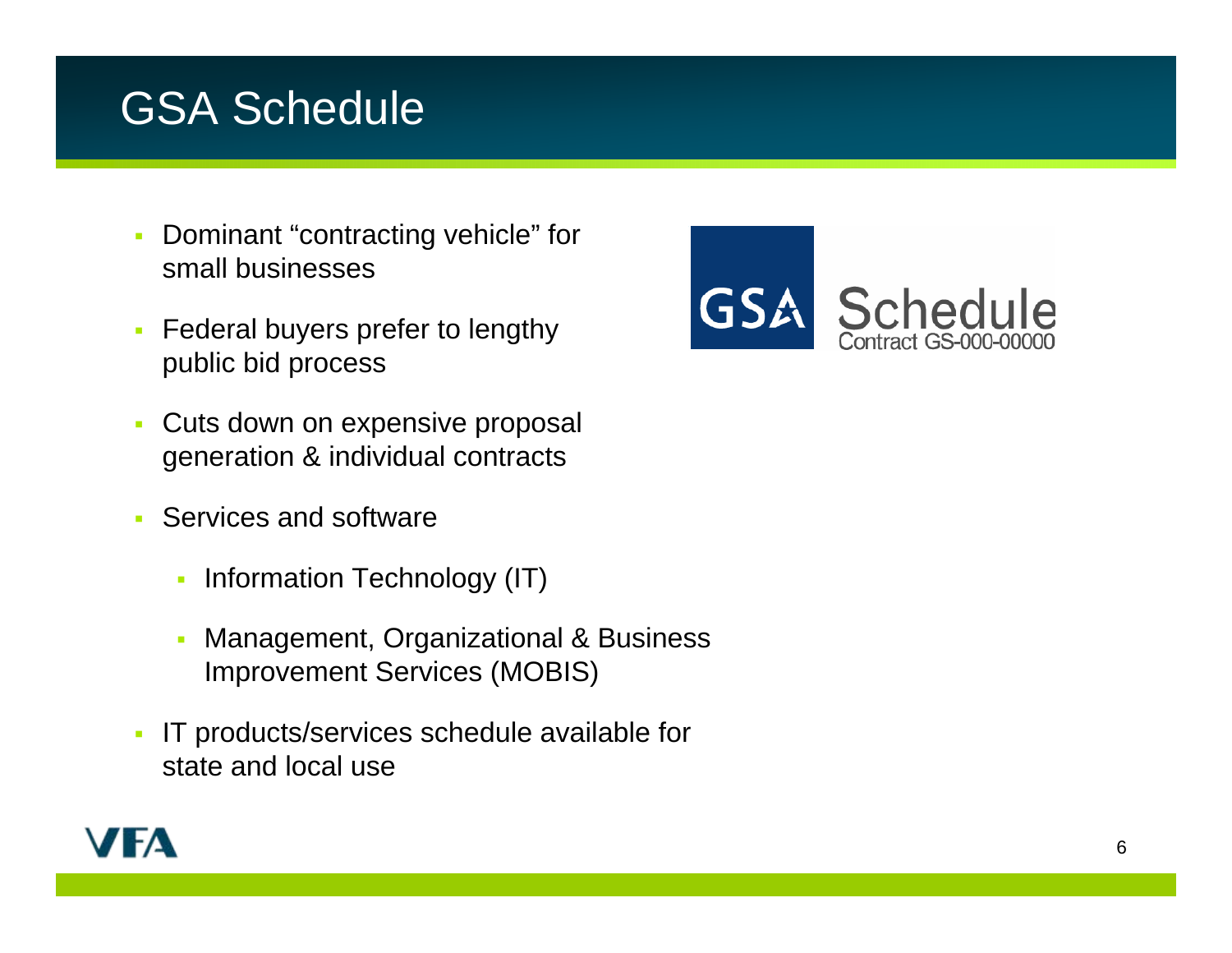### **Partnering**

- $\overline{\mathbb{R}}$ Access to contracts
- $\overline{\mathbb{Z}}$ Leverage relationships
- $\overline{\phantom{a}}$ Improve credibility
- Ù, Strengthen competitive edge
- $\overline{\phantom{a}}$  Higher probability of winning contract
	- **Provide complementary technology/services**
	- Value add to client



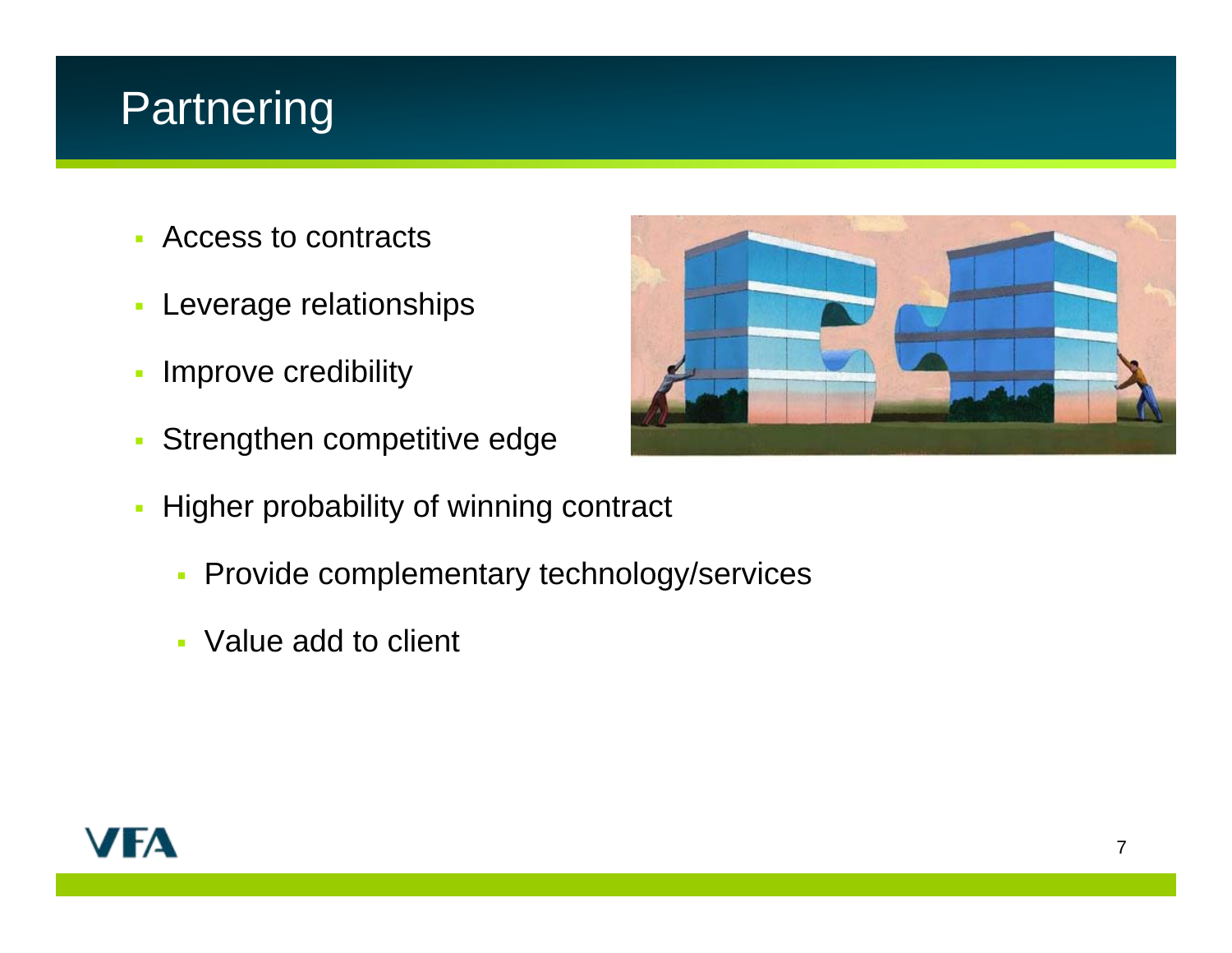### Communicating the Message



- è Marketing vehicles that work well for reaching the federal market:
	- $\overline{\phantom{a}}$  Marketing events - Seminars, webinars, participation in Federal "industry days"
	- $\overline{\phantom{a}}$  Direct mail - Email, physical mail
	- $\mathcal{L}_{\mathcal{A}}$  Public Relations - Bylined articles, speaking opportunities
	- $\overline{\phantom{a}}$ Directory listings
- $\mathbf{r}$  Supported by:
	- Web site Copy, demos, white paper offers
	- Sales collateral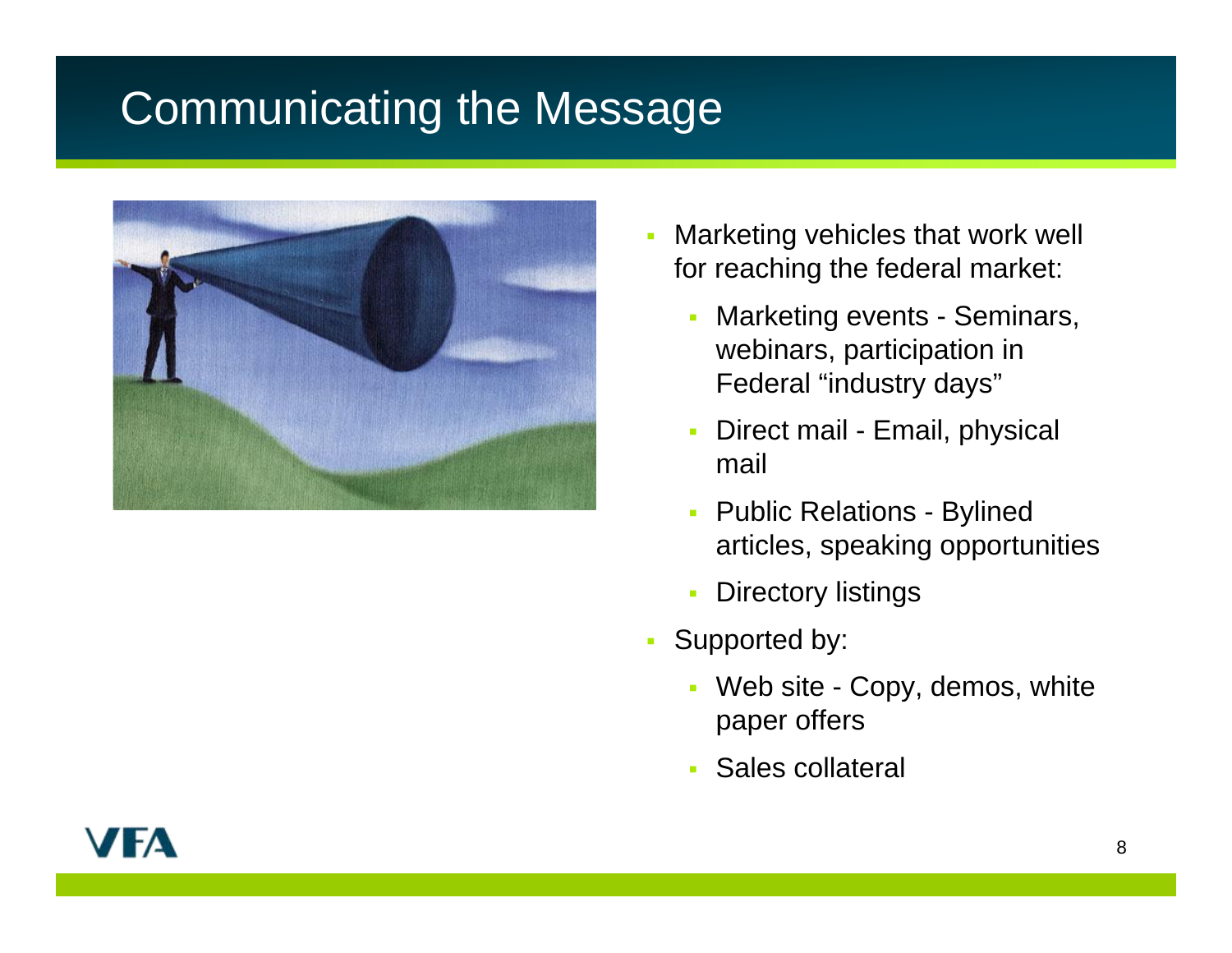### Tricks of the Trade

- $\mathbf{r}$ Central Contractor Registration
- $\mathbf{r}$  Access to RFP services
	- **FedBizOpps**
	- $\blacksquare$ Onvia, Input
	- a, Critical to have right keywords and classification
- $\blacksquare$ Security Clearances



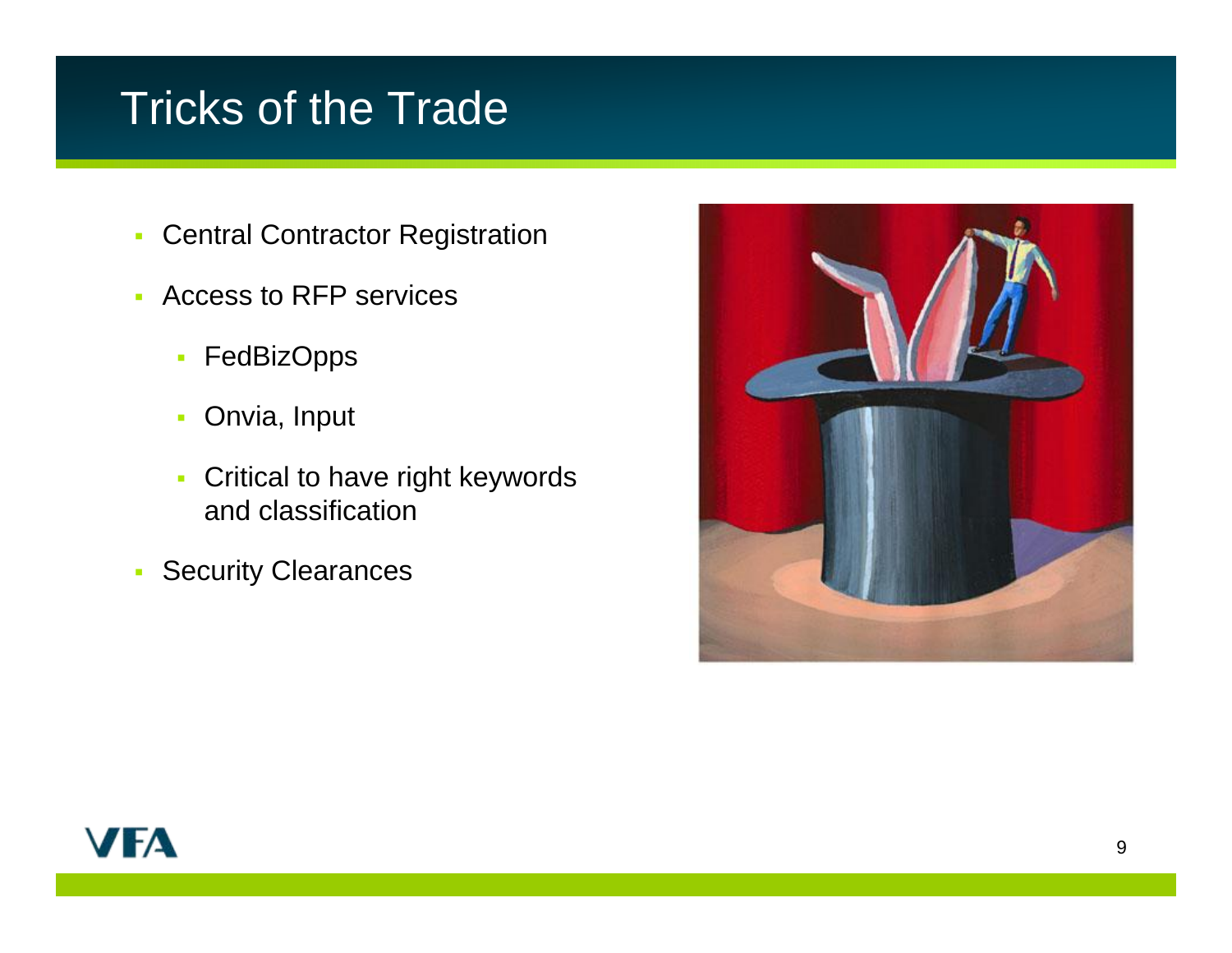## Select VFA Federal Government Clients









### **Berkeley Lab**













- Bonneville Power Administration
- Internal Revenue Service
- Lawrence Berkeley National Laboratory
- National Institutes of Health
- i. National Oceanic & Atmospheric Administration
- j. U.S. Army Medical Command
- × U.S. Department of Agriculture
- i. U.S. Federal Emergency Mgmt. Agency
- U.S. Fish and Wildlife Service
- r. U.S. Food and Drug Administration
- i. U.S. General Services Administration
- U.S. Navy Bureau of Medicine

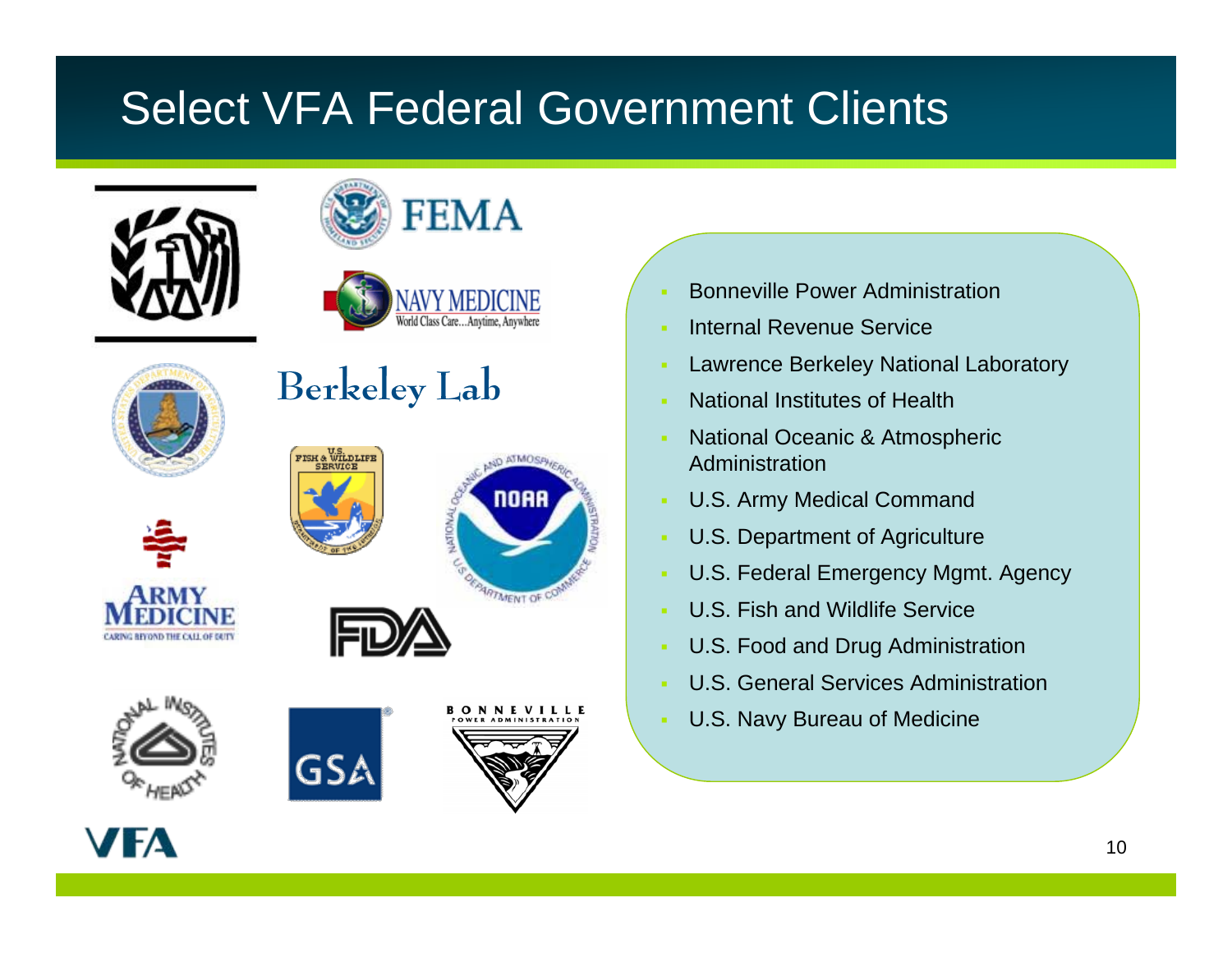### Select VFA State Government Clients













- Commonwealth of Virginia
	- Dept. of Corrections
	- Dept. of General Services
- Georgia Building Authority
- State of Louisiana
- State of Missouri
	- Dept. of Administration
	- Dept. of Transportation
- State of New Jersey
	- Dept. of Education
- State of Texas
	- Dept. of Mental Health & Mental Retardation